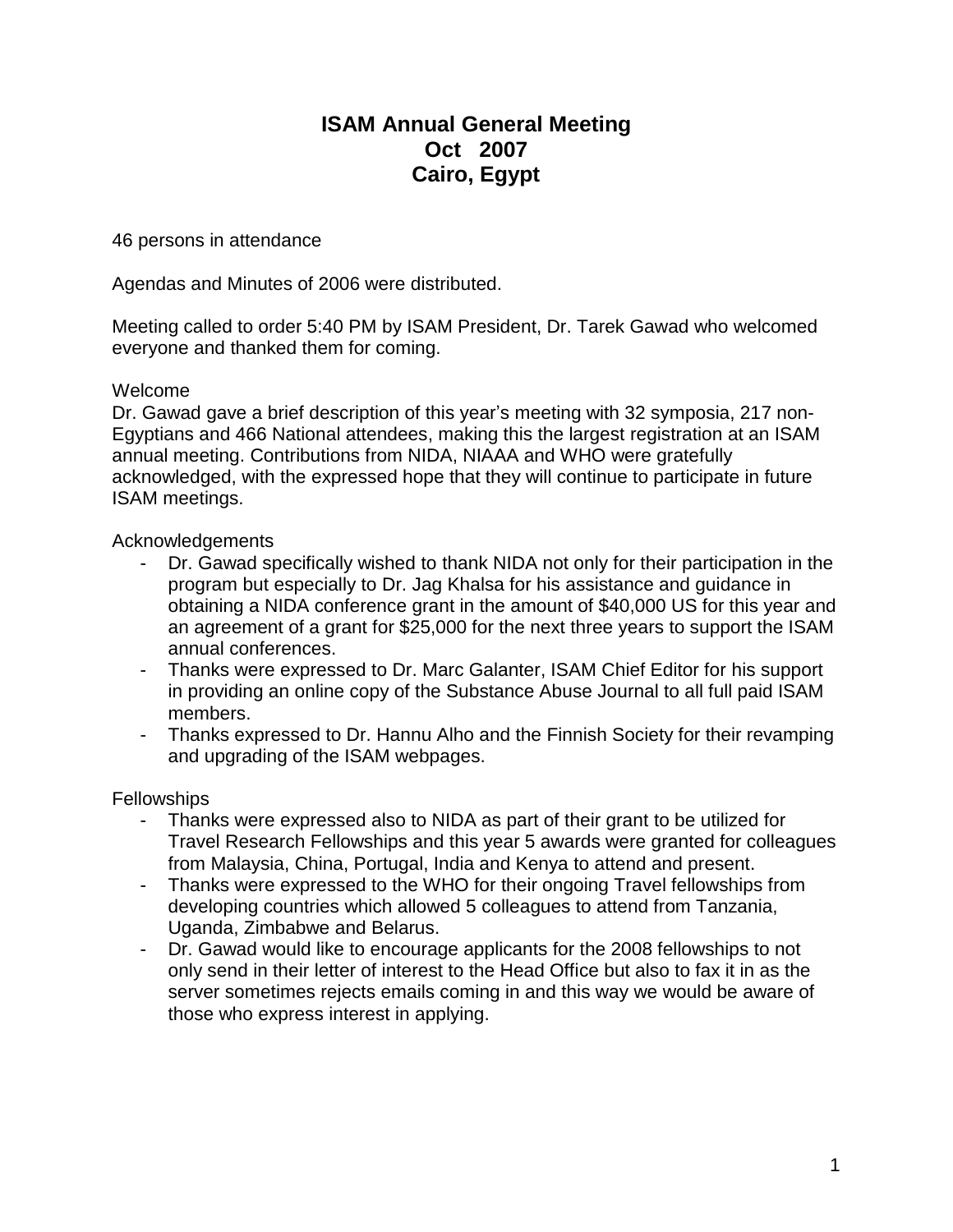Affiliation Societies

- Acknowledgement of our ongoing Group I Affiliates Societies: the Finnish Society, the Dutch Society and the Canadian Society of Addiction Medicine as well as the American Society of Addiction Medicine in Group II.
- This year we have we the honor of welcoming new Affiliate Societies. In Group I: The Icelandic Society, The Indian Society, The Egyptian Society, the Austrian Society and in Group II the Italian Consulta.
- The President would like to have a rotating representative from the Affiliate societies to attend the board meetings and we will start with the Dutch Society. A letter will be sent to the Dutch Society contact, Dr. C. de Jong, requesting the name of the representative to attend the Board meeting in Cape Town.

International Certification Examination

- Dr. Nady el-Guebaly reported that 15 Egyptian colleagues took the exam on Oct 19, 2007.
- The exam continues to have 225 questions with 25 of these being "tester/dummy" questions to renew the question pool.
- All details can be found on the ISAM webpages for anyone interested in taking the exam in 2008: [www.isamweb.org](http://www.isamweb.org/)

Financials

- Brief financial report given on statement of expenses and revenue for 2006-2007 and the budget approved by the Board for 2007-2008.
- As a registered non-profit society \$45,000 remains ear-marked for Taxation Canada and costs associated in the event of the Head Office moving from Canada.
- The Head Office is operating within the budgeted \$25,000/year but utilizing resources from Dr. el-Guebaly's office. \$5,000 from the special project fund will be used for time spent in conference related activities to offload work from the Head Office.
- Revenues include dues from 186 full members and affiliate societies.
- Of note, membership dues have increased slightly for the first time since ISAM's inception in 1999: For World Bank Category A countries from \$90 to \$100 US; for Category B countries from \$60 to \$67 US; for Category C countries from \$30 to \$35 US and for Category D countries from \$15 to \$17 US.
- Motion by M. Galanter, seconded by H. Alho to accept the financial report as presented and to retain BDO Dunworthy as Auditors for 2007.

Future meetings

- ISAM's next meeting will be Nov 17-20, 2008 in Cape Town, South Africa. The webpages are up and information and details will be added shortly: [www.isam2008.com.](http://www.isam2008.com/) The conference venue is the Sheraton Arabella. Dr. Gawad conducted the site visit and stressed the beauty of the city and surrounding areas, the high caliber of the facilities and the safety of the area. Hope to see you all next year in Cape Town!